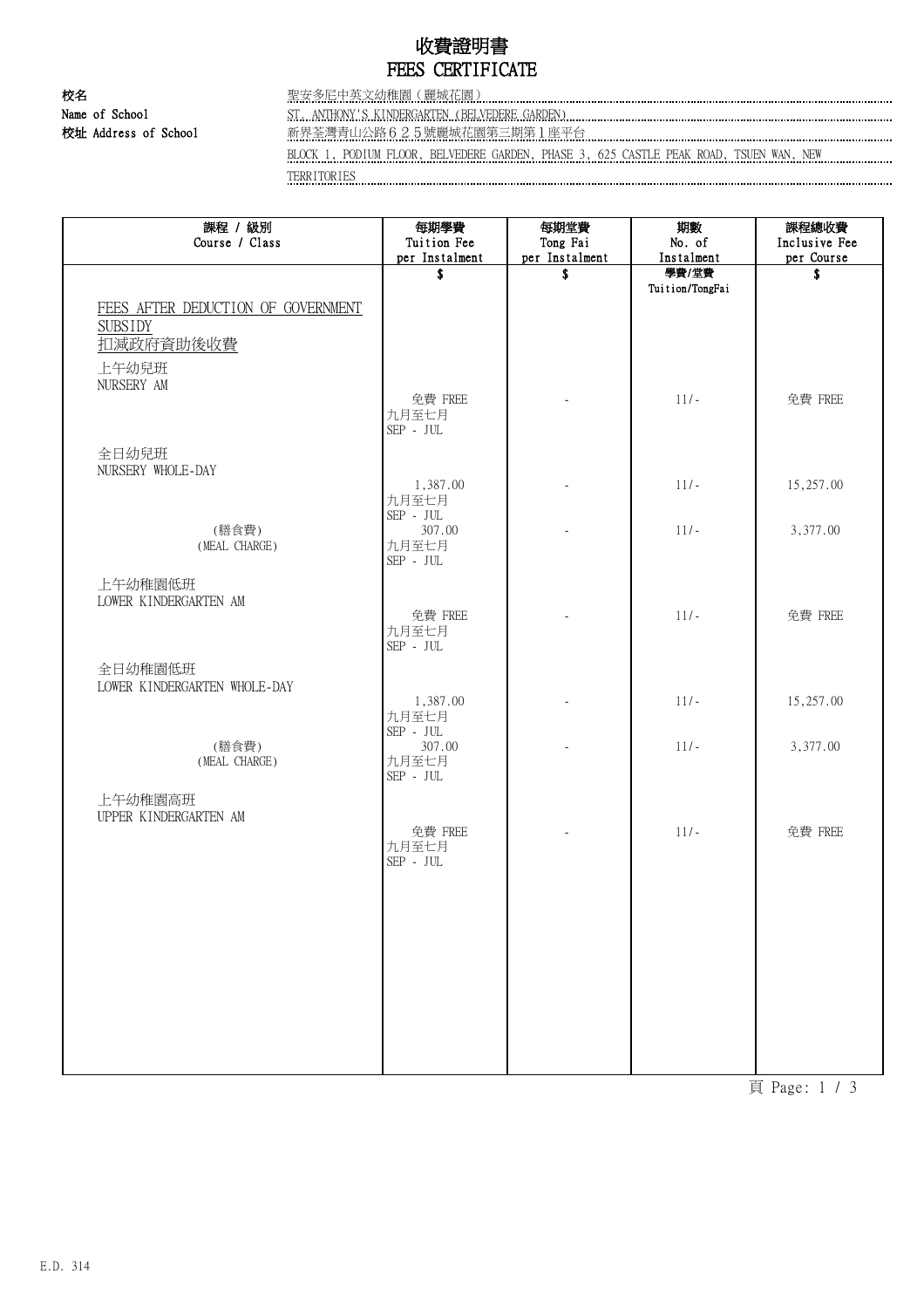# 收費證明書 FEES CERTIFICATE

校名 聖安多尼中英文幼稚園(麗城花園) Name of School ST. ANTHONY'S KINDERGARTEN (BELVEDERE GARDEN)

校址 Address of School 新界荃灣青山公路625號麗城花園第三期第1座平台

BLOCK 1, PODIUM FLOOR, BELVEDERE GARDEN, PHASE 3, 625 CASTLE PEAK ROAD, TSUEN WAN, NEW TERRITORIES

| 課程 / 級別<br>Course / Class               | 每期學費<br>Tuition Fee<br>per Instalment | 每期堂費<br>Tong Fai<br>per Instalment | 期數<br>No. of<br>Instalment | 課程總收費<br>Inclusive Fee<br>per Course |  |  |  |
|-----------------------------------------|---------------------------------------|------------------------------------|----------------------------|--------------------------------------|--|--|--|
|                                         | S                                     | \$                                 | 學費/堂費                      | S                                    |  |  |  |
|                                         |                                       |                                    | Tuition/TongFai            |                                      |  |  |  |
| 全日幼稚園高班<br>UPPER KINDERGARTEN WHOLE-DAY |                                       |                                    |                            |                                      |  |  |  |
|                                         | 1,387.00                              |                                    | $11/-$                     | 15,257.00                            |  |  |  |
|                                         | 九月至七月                                 |                                    |                            |                                      |  |  |  |
|                                         | $\mbox{SEP}$ - $\mbox{JUL}$           |                                    |                            |                                      |  |  |  |
| (膳食費)                                   | 307.00                                |                                    | $11/-$                     | 3,377.00                             |  |  |  |
| (MEAL CHARGE)                           | 九月至七月                                 |                                    |                            |                                      |  |  |  |
|                                         | SEP- JUL                              |                                    |                            |                                      |  |  |  |
| (生效日期 With effect from : 01.09.2020 )   |                                       |                                    |                            |                                      |  |  |  |
| 下午幼兒班                                   |                                       |                                    |                            |                                      |  |  |  |
| NURSERY PM                              |                                       |                                    |                            |                                      |  |  |  |
|                                         | 免費 FREE                               |                                    | $11/-$                     | 免費 FREE                              |  |  |  |
|                                         | 九月至七月<br>SEP - JUL                    |                                    |                            |                                      |  |  |  |
| 下午幼稚園低班                                 |                                       |                                    |                            |                                      |  |  |  |
| LOWER KINDERGARTEN PM                   |                                       |                                    |                            |                                      |  |  |  |
|                                         | 免費 FREE                               |                                    | $11/-$                     | 免費 FREE                              |  |  |  |
|                                         | 九月至七月                                 |                                    |                            |                                      |  |  |  |
|                                         | SEP - JUL                             |                                    |                            |                                      |  |  |  |
| 下午幼稚園高班                                 |                                       |                                    |                            |                                      |  |  |  |
| UPPER KINDERGARTEN PM                   |                                       |                                    |                            |                                      |  |  |  |
|                                         | 免費 FREE                               |                                    | $11/-$                     | 免費 FREE                              |  |  |  |
|                                         | 九月至七月                                 |                                    |                            |                                      |  |  |  |
|                                         | $\mbox{SEP}$ - $\mbox{JUL}$           |                                    |                            |                                      |  |  |  |
|                                         | (生效日期 With effect from : 03.05.2022 ) |                                    |                            |                                      |  |  |  |
|                                         | * * * 完 END                           | $*$ *                              |                            |                                      |  |  |  |
|                                         |                                       |                                    |                            |                                      |  |  |  |

頁 Page: 2 / 3